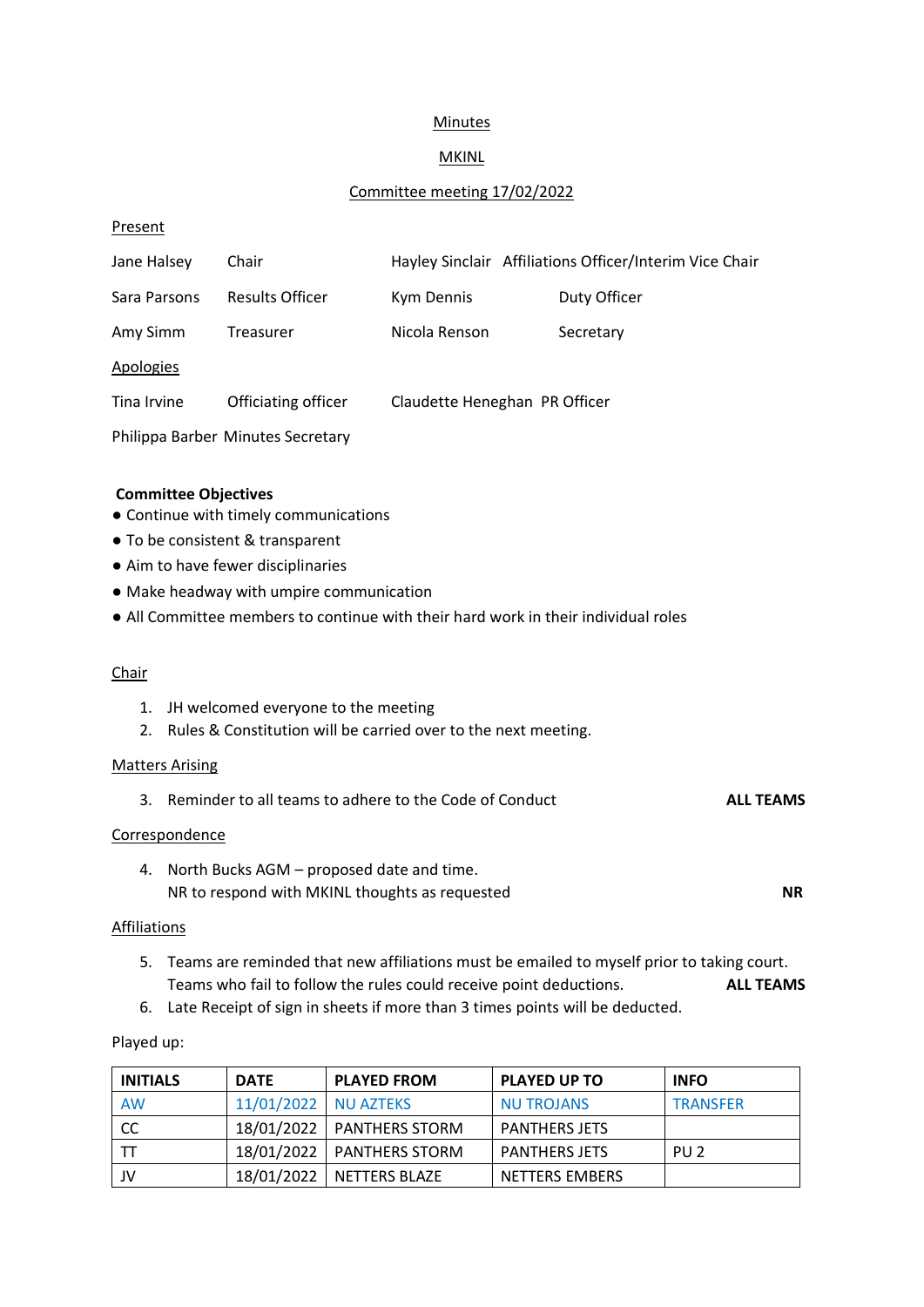| <b>LB</b> | 25/01/2022 | <b>NU AZTEKS</b>         | <b>NU TROJANS</b>       | <b>TRANSFER</b> |
|-----------|------------|--------------------------|-------------------------|-----------------|
| <b>MC</b> | 24/01/2022 | <b>PANTHERS ONYX</b>     | <b>PANTHERS STORM</b>   | PU <sub>2</sub> |
| <b>RB</b> | 31/01/2022 | <b>OLNEY WHITE</b>       | <b>OLNEY PURPLE</b>     |                 |
| AB        | 01/02/2022 | <b>PANTHERS ONYX</b>     | <b>PANTHERS STORM</b>   | PU <sub>2</sub> |
| EH.       | 01/02/2022 | <b>PANTHERS ONYX</b>     | <b>PANTHERS STORM</b>   | PU <sub>2</sub> |
| <b>SS</b> | 08/02/2022 | <b>BRACKLEY EAGLES</b>   | <b>BRACKLEY FALCONS</b> |                 |
| LF        | 08/02/2022 | <b>BRACKLEY EAGLES</b>   | <b>BRACKLEY FALCONS</b> |                 |
|           |            |                          | <b>BREEZERS</b>         | <b>TRANSFER</b> |
| <b>DK</b> | 15/02/2022 | <b>BREEZERS CYCLONES</b> | <b>TORNADOES</b>        | <b>DOWN</b>     |

Late receive for player sign in sheets:

|                          | <b>NUMBER OF TIMES</b> |   |            |                 |
|--------------------------|------------------------|---|------------|-----------------|
| <b>TEAM</b>              | <b>LATE</b>            |   | <b>DUE</b> | <b>RECEIVED</b> |
| SAS                      |                        | 1 | 10/01/2022 | 11/01/2022      |
| NETTERS THUNDER          |                        | 1 | 17/01/2022 | 20/01/2022      |
| <b>VWG</b>               |                        | 1 | 18/01/2022 | 19/01/2022      |
| <b>NETTERS EMBERS</b>    |                        | 2 | 18/01/2022 | 20/01/2022      |
| <b>QUANTUM TITANS</b>    |                        | 1 | 24/01/2022 | 25/01/2022      |
| LONGVILLE LADIES         |                        | 1 | 01/02/2022 | 02/02/2022      |
| <b>CHELBRIDGE FLYERS</b> |                        | 1 | 01/02/2022 | 03/02/2022      |

## Umpiring

Nothing to report

Duty

- 7. V3 of duty report discussed. The rule of 12 persons per team including players / subs / coaches / first aid is still in place. Supporters are allowed as long as the rule of 12 is not broken. Teams are reminded that the rule of 12 is in place for everyone's safety. **ALL TEAMS**
- 8. Late attendance of umpire discussed. There was no effect to the game & the match went ahead under normal playing conditions. Decision, no points to be deducted as game was not affected. Committee understand that with the demand on umpires & all games being on the hour that there needs to be some grace given. Committee appreciate all the effort Umpires put in in order for our games to go ahead.
- 9. Teams are reminded to fill in the fair play at end of match. **ALL TEAMS**

10. Teams wanting to film matches must have permission in advance of all at the venue, including Duty, spectators & Umpires & noted on duty sheet. Please be aware of U18s needing permission from their responsible adult. The Committee must also be informed prior to filming taking place. **ALL TEAMS**

PR

# Nothing to report

# Results

11. Results are up to date.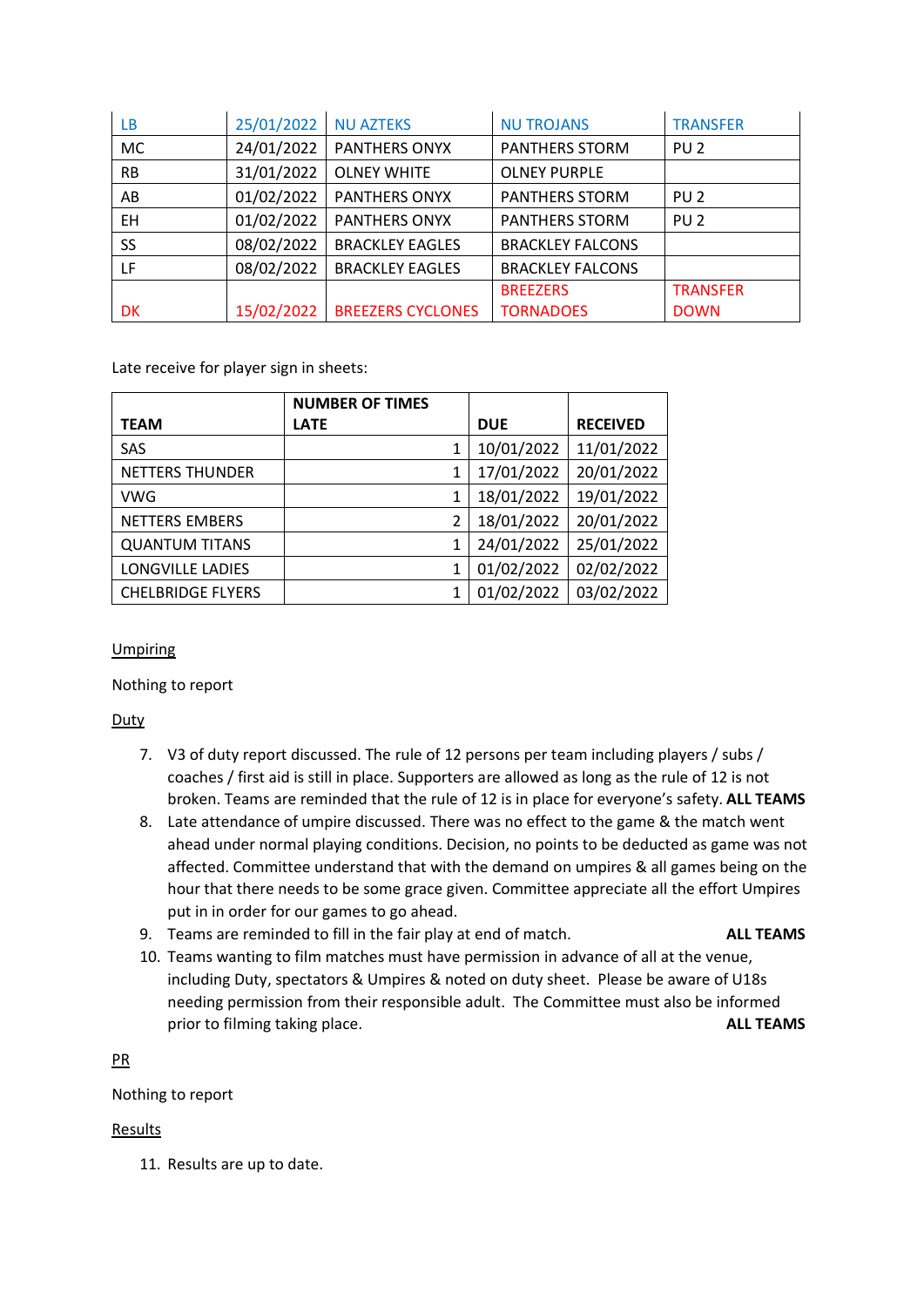12. Amendment for the deduction of points, please note for non-supply of umpire penalty is -2 points, this will be updated online. **SP**

### Fixtures

- 13. Checks are being done re venues & possible replays. Teams are reminding that should final standings be effected then replays will happen at the end of the season. This will be circulated at a later date. **AS/SP**
- 14. Venues not needed will be cancelled & re booked for Tuesdays starting September. **AS**

## Treasury

- 15. AS to inform teams who are outstanding. Ongoing. **AS**
- 16. Bursary forms to be filled in & sent off. **AS/JH**
- 17. CH to review costs for materials & equipment required for Duty and pass onto AS. Carried over. **CH/AS**

Next Meeting – Thursday  $10^{th}$  March

| Points of Action to be noted |                                                                              |  |  |
|------------------------------|------------------------------------------------------------------------------|--|--|
| 11/10/2021                   | Review the new players that are looking for teams to play with during        |  |  |
|                              | season and the teams that are requesting details of new players and          |  |  |
|                              | monitor. Not all players are finding teams and vice versa. Monitor for start |  |  |
|                              | of 2022/23 season                                                            |  |  |
| 13/01/2022                   | Court fees for Winter Season 2022/2023 to be reviewed prior to AGM           |  |  |
|                              |                                                                              |  |  |